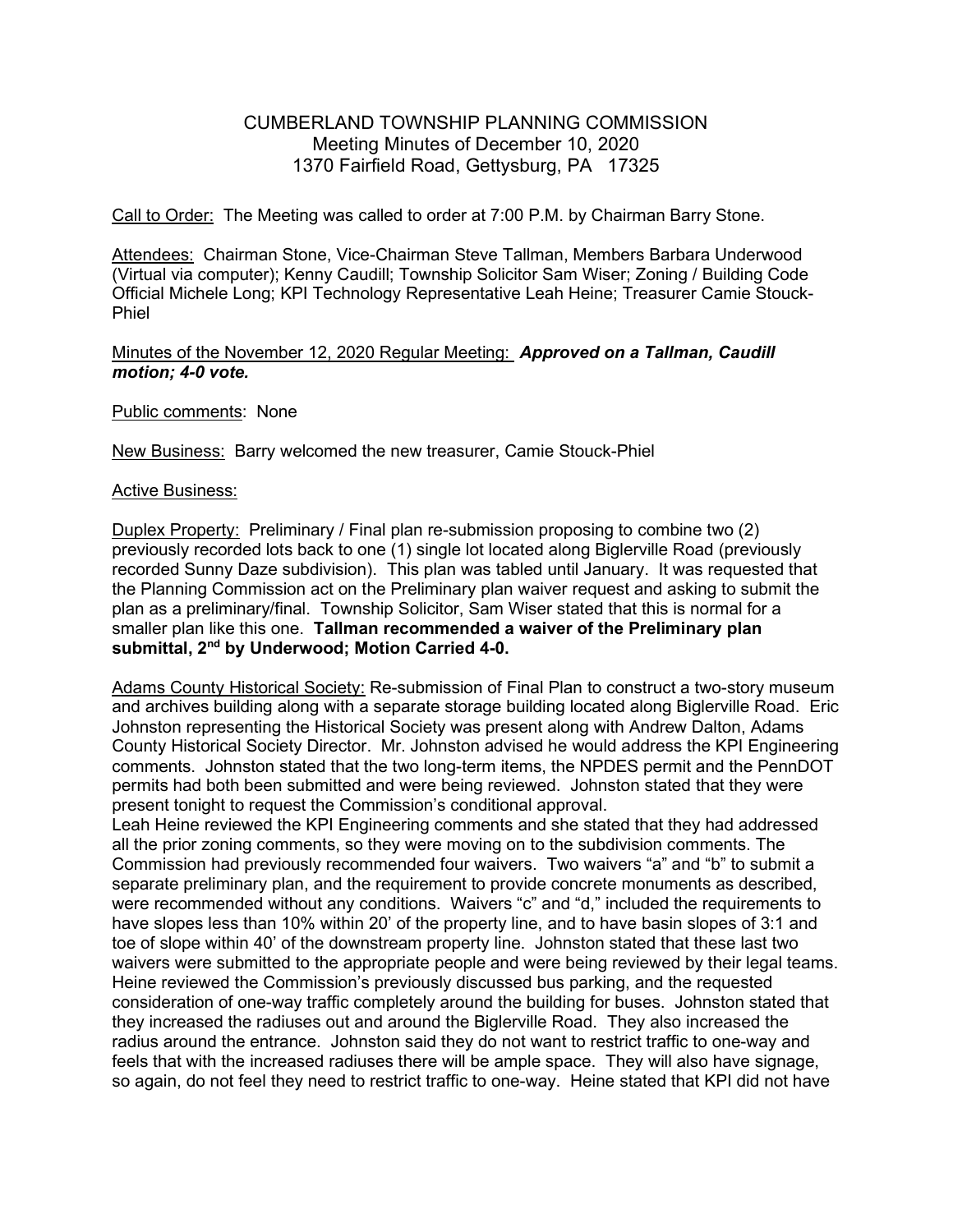much concern on this issue before, and now with the modifications, they are ok with what Johnston is proposing.

Heine stated that the owner's or equitable owner's acknowledgement that needs to be executed is done at the very end.

Heine stated KPI could not verify that they had verified with the fire department that the two hydrants on the adjacent property are appropriate for serving the property. Johnston stated that when the building permit plans were submitted this would be addressed. Heine stated that she is concerned that with a commercial property, 330 feet must be able to be reached and with the two adjacent hydrants, there are areas on the building that won't be able to be reached. Johnston asked for the contact for the Emergency Services Department from Long.

Johnston acknowledged that he is working on the sewage exemption and asked how the Township handles a willingness to serve letter. Wiser stated that this is generally handled as a separate action by the Board of Supervisors. Heine also asked Johnston if GMA had reviewed the water lines on the plan. Johnston stated that they are working with GMA and will make sure that this is accepted as a condition.

Leah asked for Johnston to provide her a copy of the easement agreement that is supposed to be attached to the plan. Johnston acknowledged this and said that he will get her a copy. Heine asked if Johnston had received the first round of comments from E&S/NPDES, Johnston stated that the letter had been submitted two or three weeks ago, and they haven't received any comments. Leah said the Commission typically sees the first round of comments and how those comments are being addressed.

Heine stated that the comments from the traffic engineer just came in today.

Johnston is also working on a PennDOT permit for the new entrance location.

Leah wanted to revisit the pedestrian access to the site. The Planning Commission had previously indicated that an access easement should be identified on the plans and should be designed to show that it will work at the location that is proposed. Heine stated that they are concerned that an access is shown on a plan, and then a few years go by, and everything is built, and then because of slopes or a drainage swale, the easement doesn't actually work where it was proposed. Heine is concerned that there could be some steep banks and slopes in the proposed area on the plan. Johnston stated that they would label the 5-foot future pedestrian easement with notes.

It was mentioned that bonding of related improvements will be required, and a Stormwater Management Operations and Maintenance Agreement will be required for the facility proposed onsite.

Finally, the proposed fence was discussed. Johnston stated that they reached out to the zoning hearing board solicitor and a letter was provided so the Commission had a level of comfort. Wiser stated that unfortunately the relief was not requested and wasn't granted. Wiser stated that this was not a decision of the Commission. Wiser stated that in the application there was no variance requested for section 15.04. He went on to state that it is very challenging when the applicant doesn't ask for relief, and the zoning hearing board decision doesn't include the relief. Johnston stated that the fence is a historical replication of a split-rail fence, the height is the issue. The fence is to be in place of a buffering. Johnston stated that they wanted to keep that buffering area open in the spirit of the Battlefield. Therefore, they proposed the historic spilt rail fence. Dalton stated that the Park Service is donating the materials for the fence. Wiser said this is all well and good, but the burden is still on the applicant to request specific relief. Wiser stated that this is Long's sole decision. She just received this information late today, so will need time to consider the request.

The Commission asked Dalton about overflow parking plans. Dalton explained that they would first apply for the special event permit and would then print and distribute maps of parking to any contacts they work with. He doesn't believe this will be an issue, as most of these events are